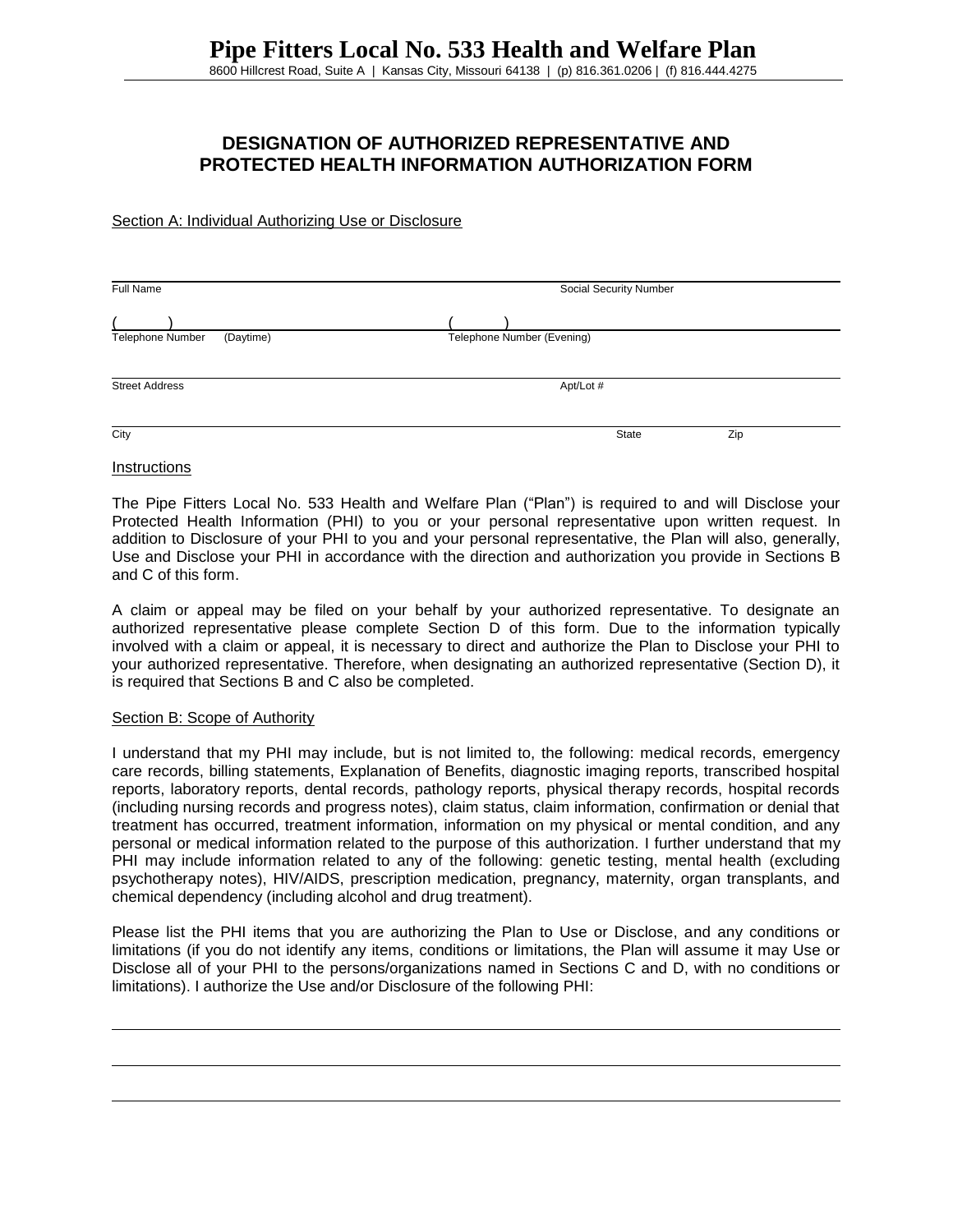Section C: Persons/Organizations Authorized to Use or Disclose My PHI

The Pipe Fitters Local No. 533 Health and Welfare Plan is authorized to release my PHI.

The following individuals or organizations are authorized to **RECEIVE** my PHI **(you MUST include your relationship to the recipient and the recipient's address and telephone number)**:

occurrence of the following event (e.g., termination as a Covered Person in the Plan): , whichever comes first.

I understand that this authorization will expire on the following date: **OR** upon the

Section D: Designation of Authorized Representative (Sections B and C must be completed if designating an authorized representative)

I hereby appoint (name of authorized representative) to act on my behalf in connection with my claim(s) and appeal(s) for benefits under the Pipe Fitters Local No. 533 Health and Welfare Plan. I authorize my representative to receive any and all information that is provided to me and to act for me in providing any information to the Plan that relates to my claim(s) and appeal(s) for benefits under the Plan. All information and notifications from the Plan will be directed to the authorized representative through this form.

I understand that this authorization will expire on the following date: **OR** upon the occurrence of the following event (e.g., termination as a Covered Person in the Plan): , whichever comes first.

### Section E: Terms and Conditions of this Authorization

I understand that I may refuse to sign this authorization. I understand that the Plan may not condition treatment, payment, enrollment or eligibility for benefits on whether I sign this authorization. I further understand that if the person(s)/organization(s) authorized to receive my PHI are not health plan or health care providers, the Disclosed information may no longer be protected by federal privacy regulations and information Disclosed pursuant to this authorization may be subject to re-Disclosure by the recipient. I also understand that I may revoke this authorization at any time by sending a written request for revocation to the Fund Office. A request for revocation will become effective on the date that it is received by the Fund Office. Unless revoked earlier, this authorization will expire on the date or event specified above in Section C and/or Section D.

### Section F: Purpose of Authorization

Purpose for which Use or Disclosure is authorized (NOTE: You are not required to provide a specific purpose; if left blank, the Plan will presume that the Use or Disclosure is simply being made at your request):